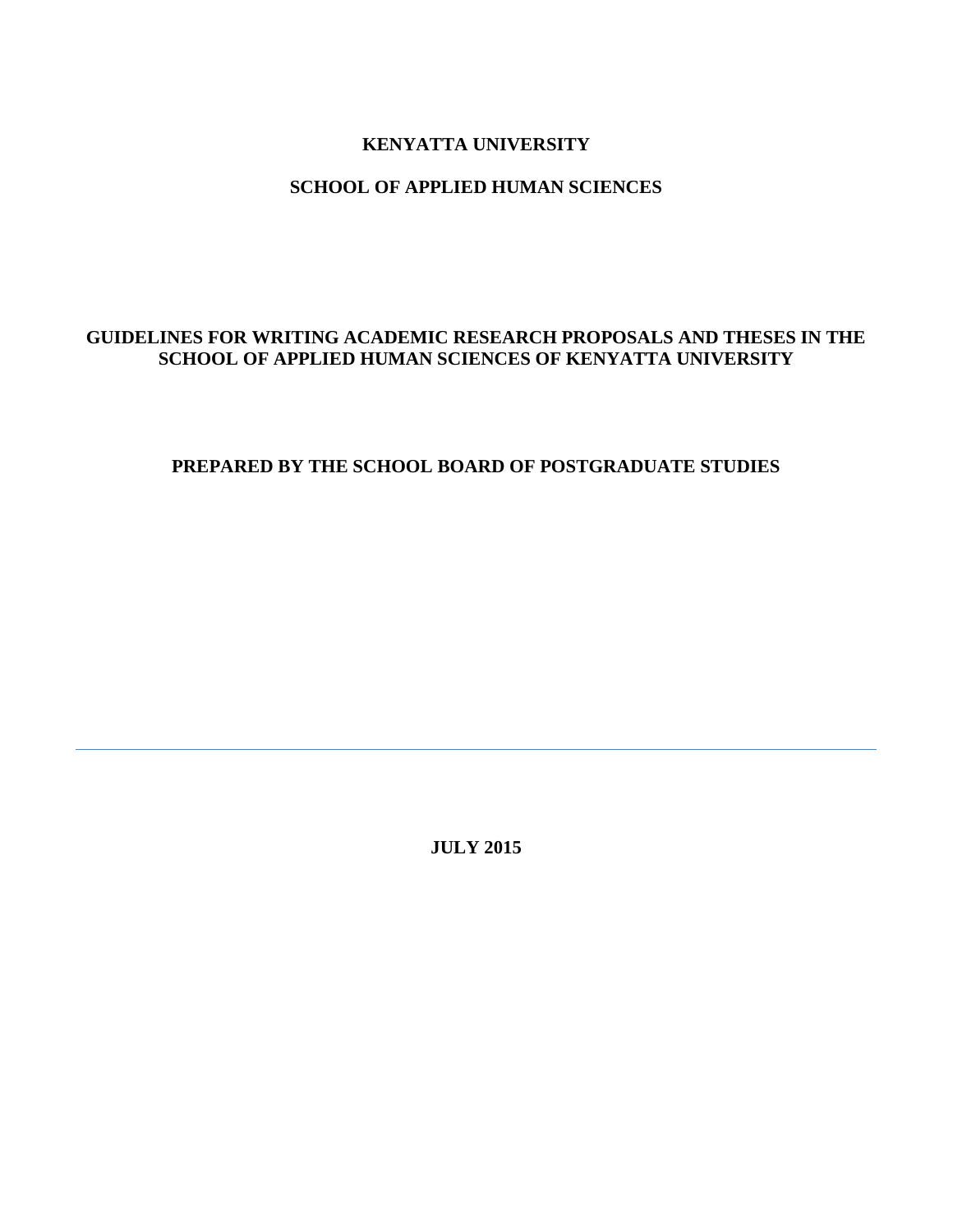# **TABLE OF CONTENTS**

| 1.0  | GENERAL INFORMATION AND UNIVERSITY GUIDELINES FOR WRITING ACADEMIC<br>RESEARCH PROPOSALS AND THESES IN THE SCHOOL OF APPLIED HUMAN SCIENCES 4 |  |
|------|-----------------------------------------------------------------------------------------------------------------------------------------------|--|
| 2.0  |                                                                                                                                               |  |
| 3.0  |                                                                                                                                               |  |
| 4.0. |                                                                                                                                               |  |
| 5.0  |                                                                                                                                               |  |
| 6.0  |                                                                                                                                               |  |
| 7.0  |                                                                                                                                               |  |
| 8.0  |                                                                                                                                               |  |
| 9.0  |                                                                                                                                               |  |
| 10.0 |                                                                                                                                               |  |
| 11.0 |                                                                                                                                               |  |
| 12.0 |                                                                                                                                               |  |
| 13.0 |                                                                                                                                               |  |
| 14.0 |                                                                                                                                               |  |
| 15.0 |                                                                                                                                               |  |
| 16.0 |                                                                                                                                               |  |
| 17.0 |                                                                                                                                               |  |
| 18.0 |                                                                                                                                               |  |
| 19.0 |                                                                                                                                               |  |
| 20.0 |                                                                                                                                               |  |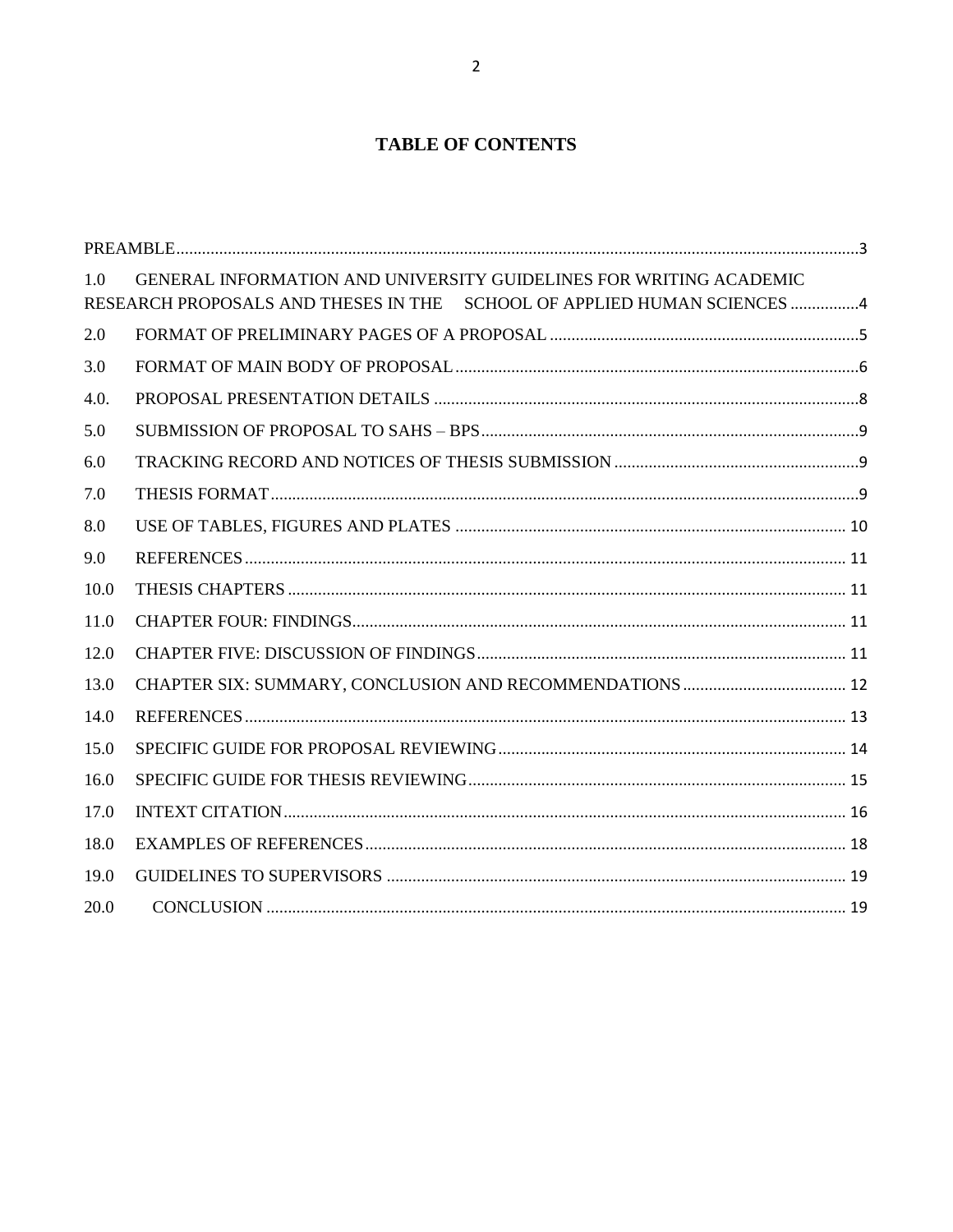#### <span id="page-2-0"></span>**PREAMBLE**

This document is a general guide for students to write research proposals, projects and thesis. The document will also help supervisors in guiding postgraduate students in matters relating to research preparation, thesis production and project work. In addition, the document explains ways of maintaining quality supervision among postgraduate students and their supervisors. It also highlights how students register for Postgraduate programmes in this School can complete their course within the stipulated time. This is only possible if the students and supervisors work in an enabling environment. How this environment can be created has been described and explained in the document.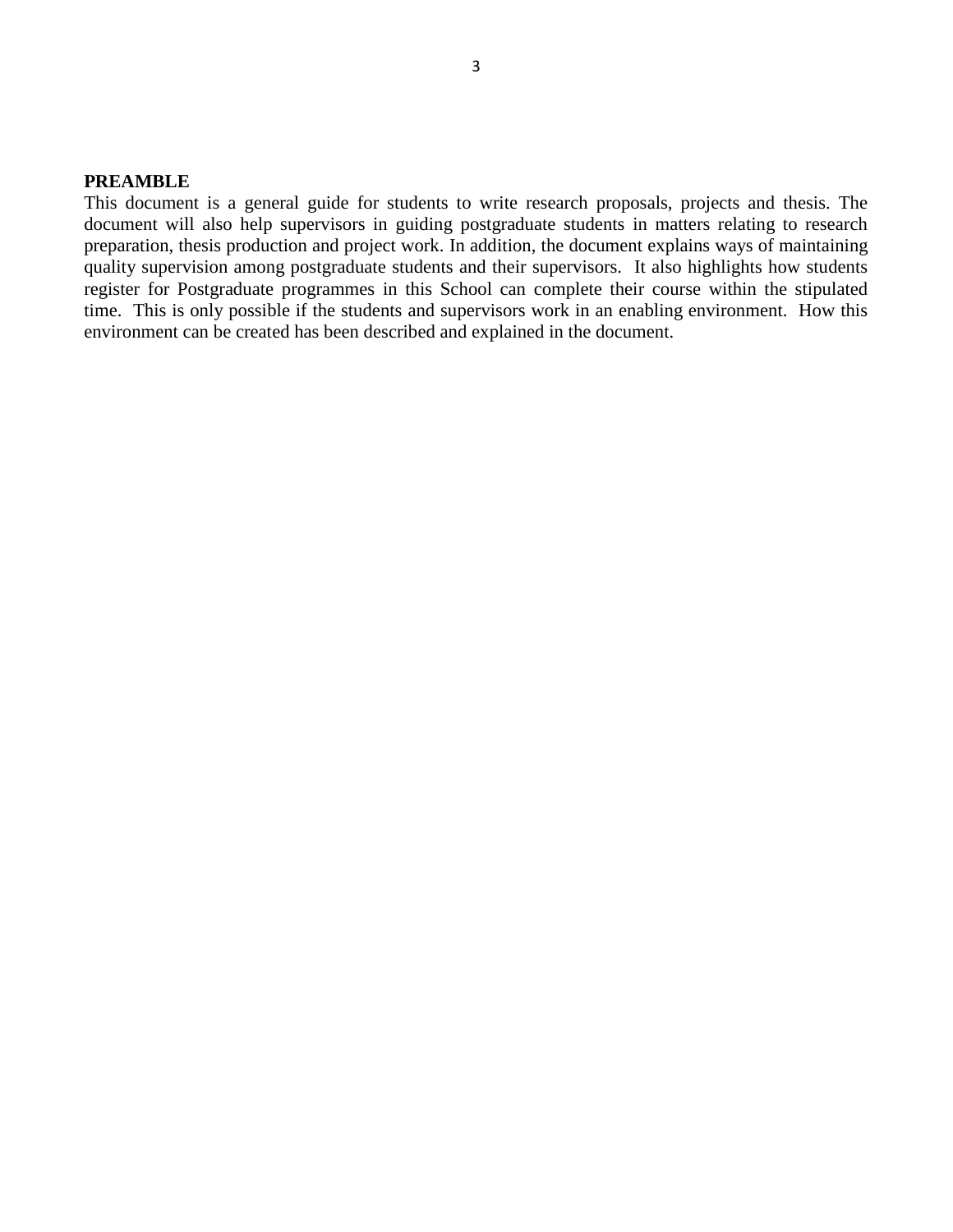## <span id="page-3-0"></span>**1.0 GENERAL INFORMATION AND UNIVERSITY GUIDELINES FOR WRITING ACADEMIC RESEARCH PROPOSALS AND THESES IN THE SCHOOL OF APPLIED HUMAN SCIENCES**

### **1.1 Supervision**

Every Department shall identify and allocate supervisors for its postgraduate students. In principle, every student will have a minimum of 2 and a maximum of 3 supervisors, depending on need, subject to approval by the Graduate School Board, upon application and justification by the student's Department. One of the supervisors shall be from the Department or School where the student is registered.

A supervisor may be drawn from outside the Department, School or even the University, in which case, the Board of Postgraduate Studies (BPS) must certify that he or she is competent in the candidate's area of study upon submission of certified curriculum vitae by the supervisor. On-line/E-supervision may also be used.

#### **1.2 Responsibilities of Supervisors**

As principal resource persons to the students, supervisors shall:

- Be available for consultation at least once per month.
- Give feedback to their students within 2 weeks.
- Guide students to relevant literature and their sources.
- Link students to researchers working in related fields.
- Discuss and critically evaluate the candidate's findings and ideas.
- Advise candidates on the form and structure of thesis/proposal.
- Train candidates in the conventions of scholarly presentations.
- Advise students on rules governing their specific degrees.
- Enhance the quality of a student's work.
- Ensure that a student presents at seminars at appropriate levels as required by the University regulations.

In the absence of a supervisor for supervision for a substantially long time, arrangements must be made by the Chairman of Department to ensure continuity in supervision by identifying a suitable replacement.

By placing his/her signature on the declaration page of the thesis, a supervisor will certify that the thesis represents the work of the candidate that was carried out under his/her supervision and is ready for official examination.

#### **1.3 Responsibilities of the Student**

- Avail themselves for consultation with supervisors at least once per month
- Timely drafting of all documents pertaining to the thesis completion and submission for examination.
- Ensure that they obtain the School Guidelines and any other information pertaining to their academics from either Graduate School or the Registrar (Academic)
- Ensure that they adhere to the guidelines
- Ensure regular completion of supervision tracking form.
- Ensure that their Proposal or Thesis has turnitin summary report before submission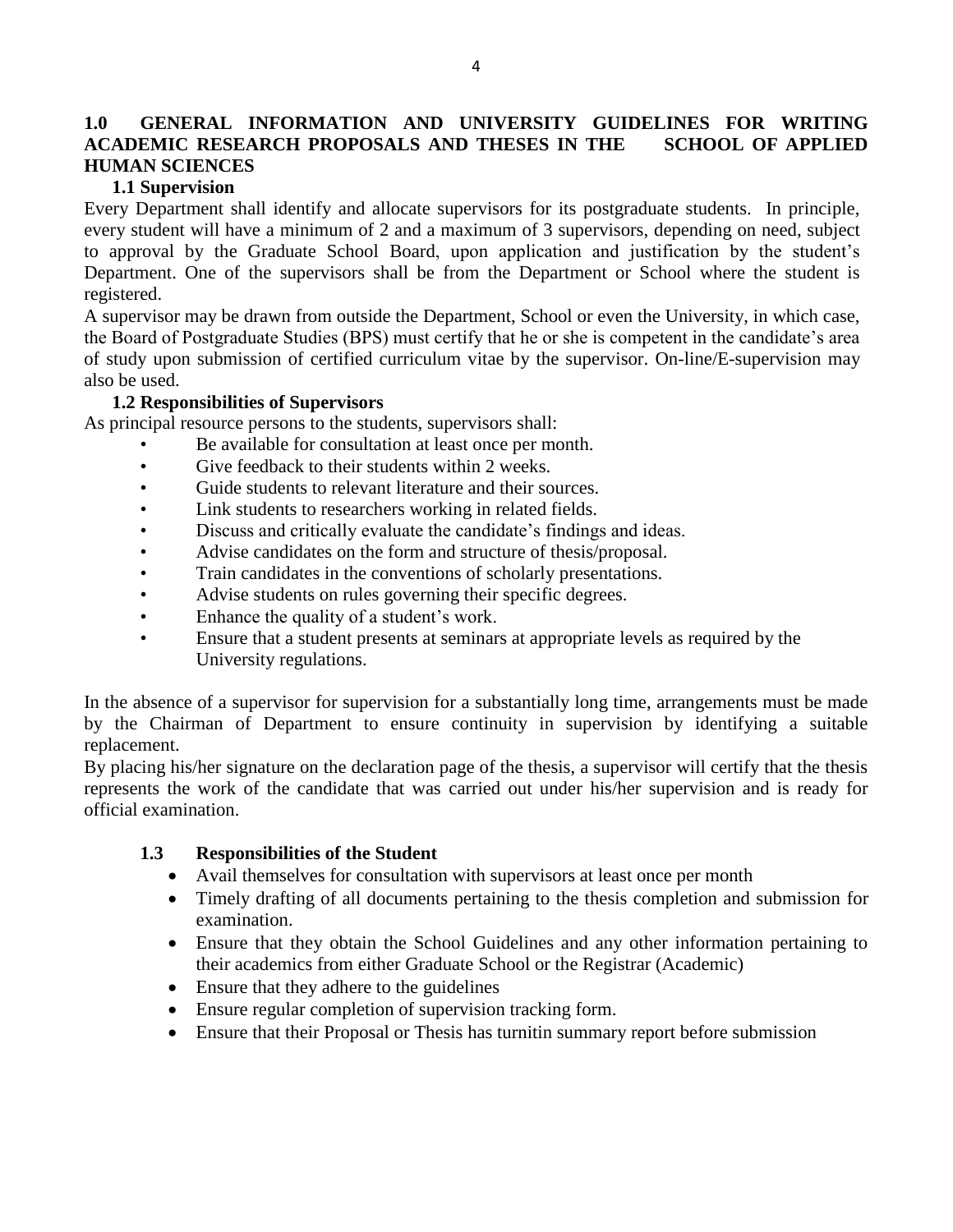# <span id="page-4-0"></span>**2.0 FORMAT OF PRELIMINARY PAGES OF A PROPOSAL**

## **2.1 Cover Page**

This page should not be paginated All wording should be single- spaced and in uppercase The items in the cover page should be bold and font-size 12 Times New Roman arranged in the following sequence:

- Title should be focused, informative and not more than 20 words
- Full names of student followed by highest qualification in standard abbreviation in brackets
- Registration number of student below the name
- Department of the student

Then the writing follows:

### **For Masters**

A Research Proposal submitted in partial fulfillment of the Requirements for the Award of the Degree of (specify, e.g. Master of Science) Kenyatta University School of Applied Human Sciences.

### **For PhD**

A Research Proposal submitted in partial fulfillment of the Requirements for the Award of the Degree of (specify, e.g. PhD) Kenyatta University School of Applied Human Sciences. Month and year of submission comes immediately after (Centered)

### **2.2 Student Declaration Page**

To have the following writings in font 12, Times New Roman**:**  This proposal is my original work and has not been presented for a degree in any other university.

Then the student signs above his/her name and registration number, followed by the date. E.g.

Signature Date Osore Beatrice Mugita - H60/10704/2008

Supervisors:

This proposal has been submitted for review with our approval as University supervisors:

Then the supervisors, sign and date above their names written in full.

Example

- 1. Signature Date Prof. Edith Andati X Department Kenyatta University (State Institution of the Supervisor)
- 2. Signature \_\_\_\_\_\_\_\_\_\_\_\_\_\_\_\_\_\_\_\_\_\_ Date \_\_\_\_\_\_\_\_\_\_\_\_\_\_\_\_\_\_\_\_ Prof. Caroline Nyakoa A. Y Department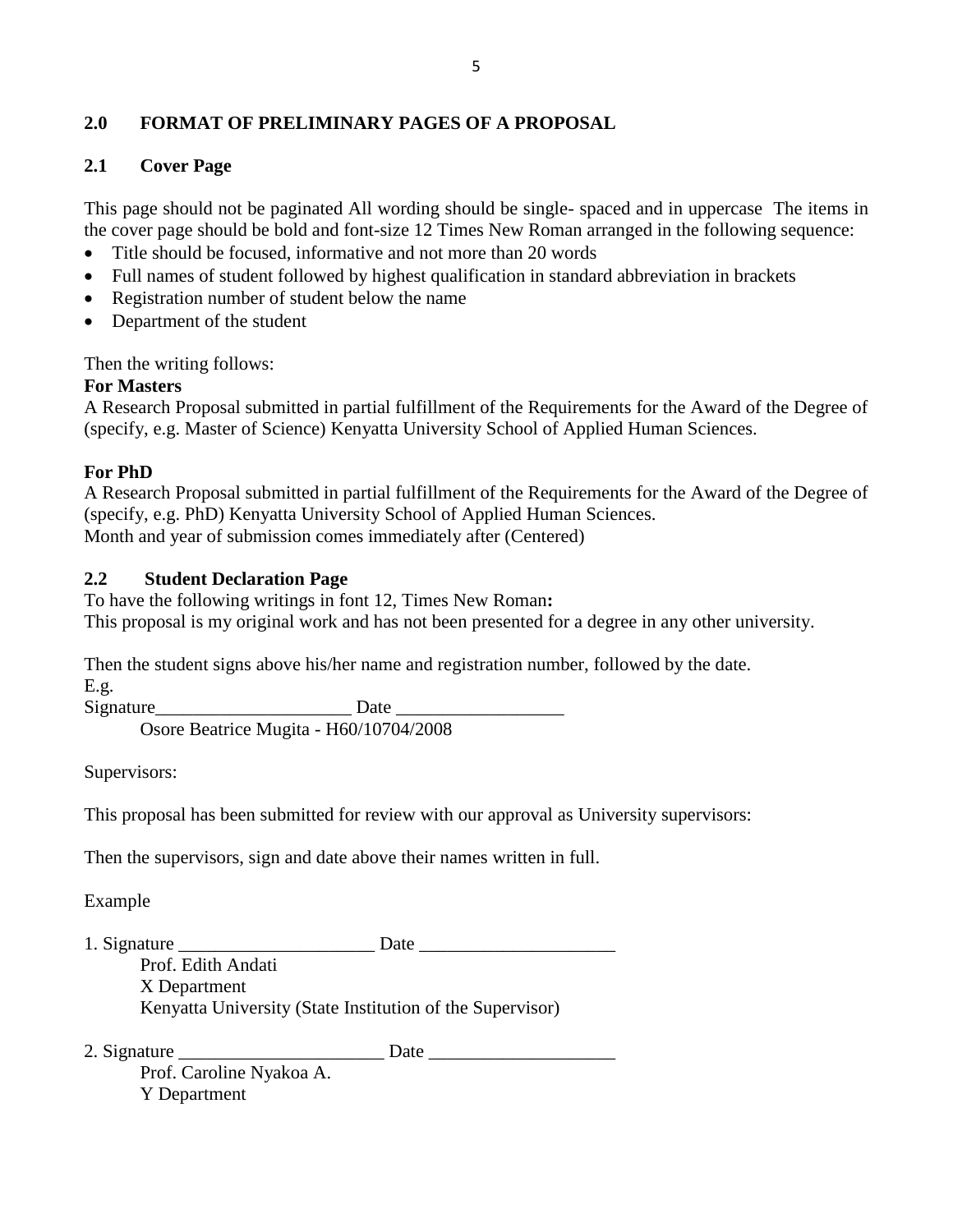Moi University (as the case may apply)

3. For PhD supervisors

Caroline Nyakoa A (PhD) Y Department University

# **2.3 Table of contents.**

The table of contents should capture the main titles and subtitles (Up to three levels) in the text (proposal/thesis), and should be 1.5 spaced.

The table of Contents, List of Tables, and List of Figures need to be computer generated and listed sequentially.

## **2.4 List of Abbreviations and Acronyms**

This section should be included in the proposal. Abbreviations and acronyms need to be given because they may be found in the proposal. They should be arranged alphabetically.

## **2.5 Definition of Terms**

Terminologies used in the text should be clearly defined here and arranged alphabetically.

## **2.6 Operational Definitions of Terms**

This should come immediately after the Definition of Terms and should be arranged alphabetically

# **2.7 Abstract**

All proposals must have an abstract of not more than 500 words should be single-spaced and not paragraphed. The abstract should consist of precise spectrum of the entire proposal including the problem, objectives and methods of Data Analysis. It should give an overview of the proposal. The abstract follows Operational Definition of Terms and start on a new page.

# <span id="page-5-0"></span>**3.0 FORMAT OF MAIN BODY OF PROPOSAL**

Each major section e.g**. INTRODUCTION** should start on a separate page.

## **3.1 CHAPTER ONE: INTRODUCTION**

- 3.1.1 Background to the study (introduces subject area under study and current situation).
- 3.1.2 Problem Statement (to be precise and focused)
- 3.1.3 Purpose of the study
- 3.1.4 Objectives of Study (Specific, Measurable, Achievable, Realistic and Time bound)
- 3.1.5 Research Questions or hypotheses.
- 3.1.6 Significance (to explain the benefits and the beneficiaries of the findings of the study).
- 3.1.7 Delimitations/Scope of the study (Gives the extent to which the study will be carried out).
- 3.1.8 Limitation (Anticipated shortcomings).
- 3.1.9 Assumptions (if necessary).
- 3.1.10 Conceptual and/Theoretical Framework**.**

# **3.2 CHAPTER TWO: LITERATURE REVIEW**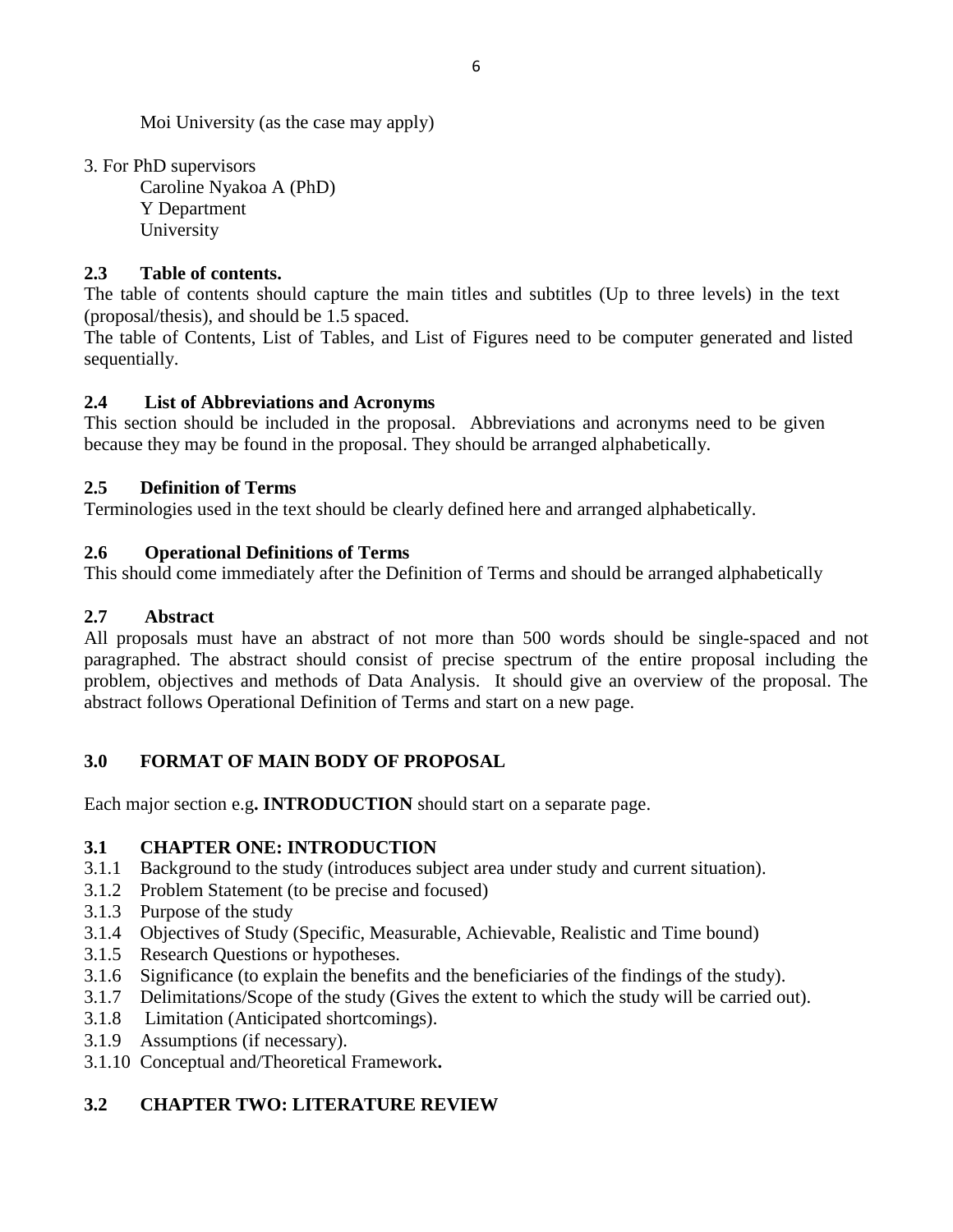Items in this section must be serialized from 2.1 onwards.

In this section of Literature Review**, c**andidates should demonstrate evidence of understanding of current research on the subject under investigation and show clear gaps in knowledge that will be discussed. Appropriate themes for this chapter can be developed using the specific objectives of the study. Thus, relevant themes to the study and those derived from related literature including the theoretical framework guiding the study should be discussed here. The literature review should have a summary of identified gaps in the reviewed literature. Unless for archival studies, 80% of the references used should be less than five years old. Endeavour to use current refereed journals and periodicals as much as possible.

## **3.3 CHAPTER THREE: METHODOLOGY**

This Chapter highlights methodological details appropriate to the study. They include:

- 3.3.1 Research Design (State and justify the chosen design)
- 3.3.2 Measurement of variables (explain the independent and dependent variables) and how they will be measured.
- 3.3.3 Study Area (State the study (location) and reasons).
- 3.3.4 Target Population (Describe the target population and give figures and a source). Where applicable include;
	- 3.4.1 Exclusion criteria
	- 3.4.2 Inclusion criteria
- 3.3.5 Sampling Techniques (Explain the Sampling techniques used for the study)
- 3.3.6 Sample size (explain the sample size (unit of analysis) and explain how it will be determined).
- 3.3.7 Research Instruments (Justify the choice of instruments that will be used in the study and how they will be constructed and what they are meant to achieve).
- 3.3.8 Pre Testing/Pilot Study Use relevant techniques to conduct pretesting/piloting
- 3.3.9 Validity and Reliability (explain how the validity and reliability of the instruments will be established). N.B. If using standardized test, quote test and existing validity and reliability levels.
- 3.3.10 Data collection Techniques (Explain how field data collection will be done)
- 3.3.11 Data Analysis and Presentation (researcher should explain and justify the analytical framework and also the anticipated findings).
- 3.3.12 Logistical and Ethical Considerations

## **REFERENCES**

Reference should be alphabetically listed. The references spacing should be 1.5. For citation within text the format of author and year of publication is recommended. Use latest American Psychology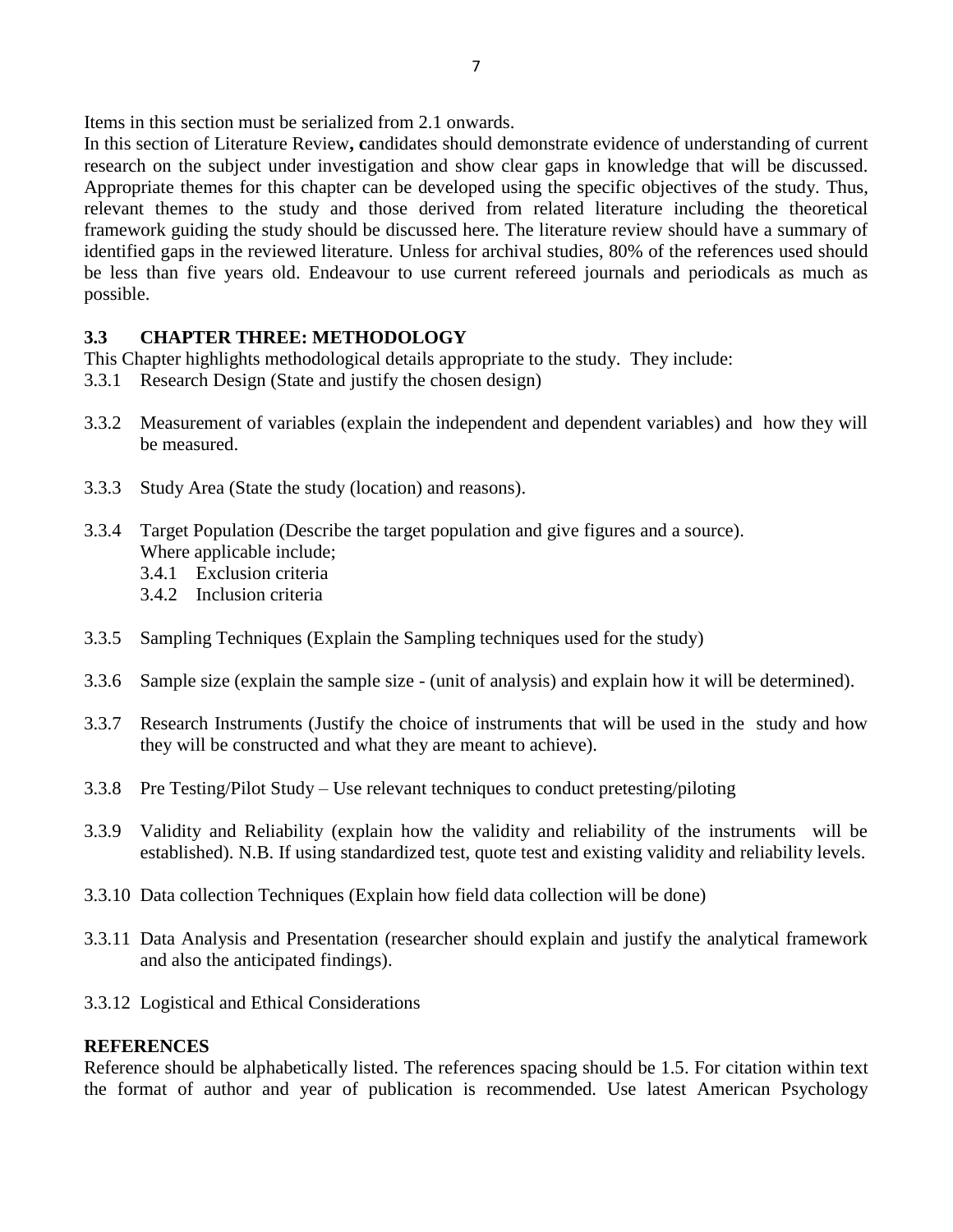Association (APA) style of referencing. Website citations should indicate dates when accessed within the text.

#### **APPENDICES**

Will include such items as Questionnaires, Maps, budget and work plan. These must be **arranged alphabetically e.g. Appendix A.** 

### <span id="page-7-0"></span>**4.0. PROPOSAL PRESENTATION DETAILS**

### **4.1.1** Typing

All proposals in the School should be typed in font 12 (Times New Roman)

on A4 size paper, , and on one side of the page and double- spaced ; except cover page, Table of contents and Abstract and References

- **4.1.2** Page *margins*: page margins will be as follows: left 40 mm (1.5 inches) and all other sides  $25 \text{ mm}$  (1 inch);
- **4.1.3** Page numbering: e.g. 1, 2, 3, etc should be top center and start on the INTRODUCTION page. All preceding pages except cover page should have Roman Numbering system (i.e. i, ii, iii, etc). From Declaration Page to abstract page, the numbering will be in Roman lower case (i, ii etc) in a sequential manner.
- **4.1.4** Page numbers: The proposal should not exceed 20 pages for a Masters and 30 pages for a PhD excluding references and appendices and; preliminary pages.
- 4.1.4 Table Numbering: Tables will be done sequentially according to Chapters e.g. Table1.1 in chapter One, Table 2.1 first table in Chapter Two etc. Table titles should be at the top.
- 4.1.5 Headings and sub-titles should be bold and in sentence case
- 4.1.6 Figure Numbering: Numbering of figures will be done sequentially according to Chapters e.g. figure 1.1 in Chapter one, figure 2.1 for the first figure in Chapter Two. The titles and sources (where applicable) should be at the bottom of the figure.
- 4.1.7 Headings on preliminary pages (Declaration –Abstract should be centered, bold and in upper case.

#### **4.2 Oral Presentation**

The recommended mode of oral presentation is a slideshow e.g POWER POINT, using an LCD projector or any other method agreed by the Board. The Dean's office will be requested to facilitate such presentation in the School's Boardroom/Lounge.

#### **4.3 Tense**

Future tense should be used in writing proposals, but this must be changed to past tense when writing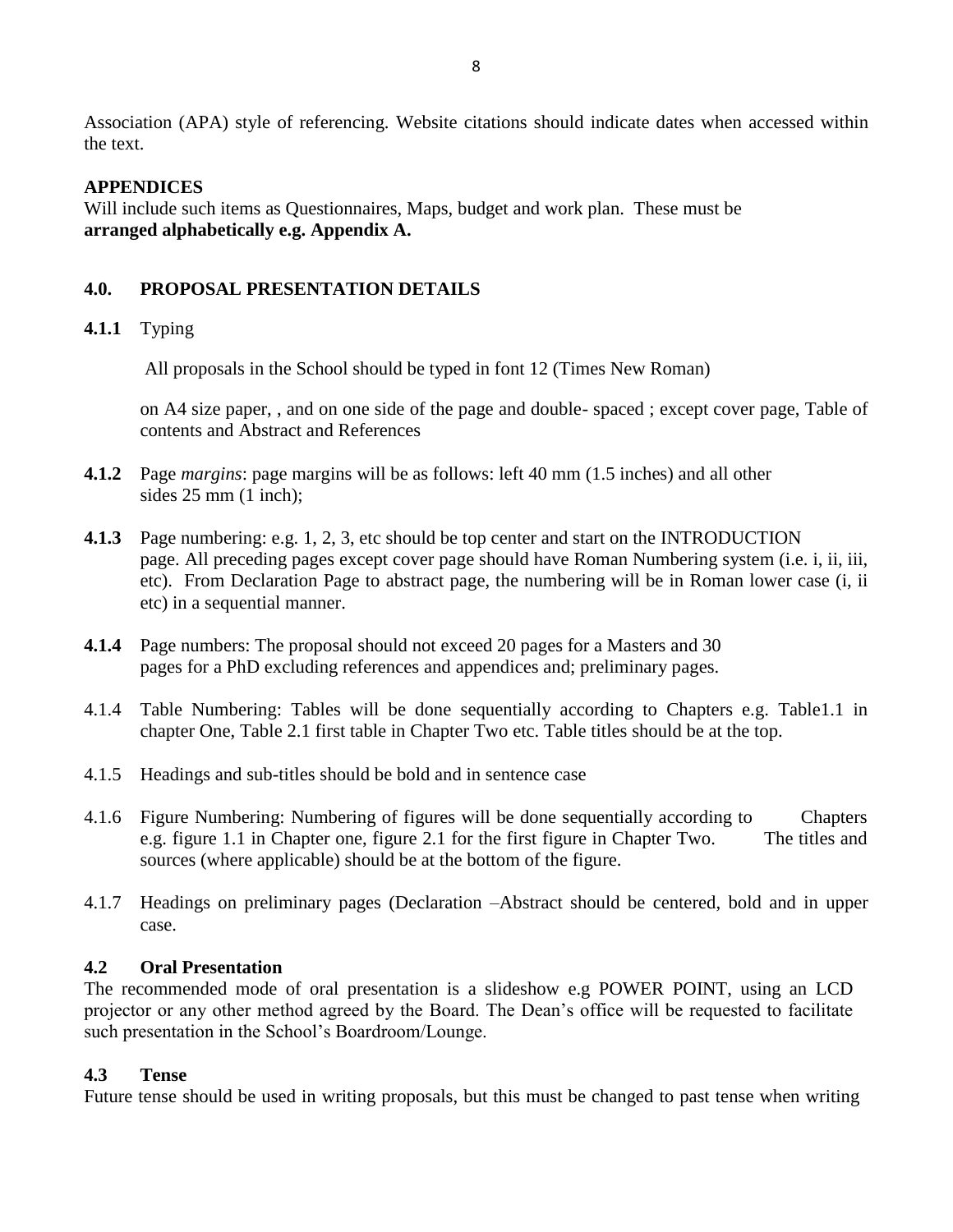thesis.

### <span id="page-8-0"></span>**5.0 SUBMISSION OF PROPOSAL TO SAHS – BPS**

#### **5.1 Requirements for Submission**

- 5.1.1 Three spiral bound copies, duly signed by the student and all supervisors
- 5.1.2 Departmental minutes certifying that appropriate seminars were held
- 5.1.3 Current nil fee balance statement
- 5.1.4 Summary page of Turnitin

## **5.2 Points to Note**

- 5.2.1 The Turnitin report should have a similarity index maximum of 25% and each section should not exceed 3%.
- <span id="page-8-1"></span>5.2.2 The respective Departmental representative must accompany the proposal to the BPS.

### **6.0 TRACKING RECORD AND NOTICES OF THESIS SUBMISSION**

All supervisors are expected to sign and endorse the tracking record form after each meeting and notice of submission forms. All students will be expected to submit their tracking record form at the end of each semester to Graduate School, the Dean, School of Applied Human Sciences and the respective Department.

All students are required to submit their "Notice of Thesis Submission" 3 months in advance of thesis submission. Failure to submit their do so, then the student will have to re-submit the **Notice** in accordance with the above-mentioned requirement.

#### <span id="page-8-2"></span>**7.0 THESIS FORMAT**

The standard format shall comprise

- 7.1 **Cover Page** (same as in proposal)
	- Full name of student should appear as it is in the registration form, while the registration number should be written below the name, together with the name of the Department, then follows the writing. "A Research Thesis Submitted in Partial Fulfillment for the Degree of … (Specify e.g. master of Science) in the School of Applied Human Sciences of Kenyatta University". Then the date e.g. July 2015.
- 7.2 **Declaration Page** (should be similar to that in the proposal except that the word "Proposal" is replaced with "thesis," followed by the declaration words." This is my original work ……. (As it is in the proposal).
- 7.3 **Dedication statement** not exceeding 25 words for Masters' thesisand 30 words for Ph.D thesis may follow declaration, beginning on a separate page.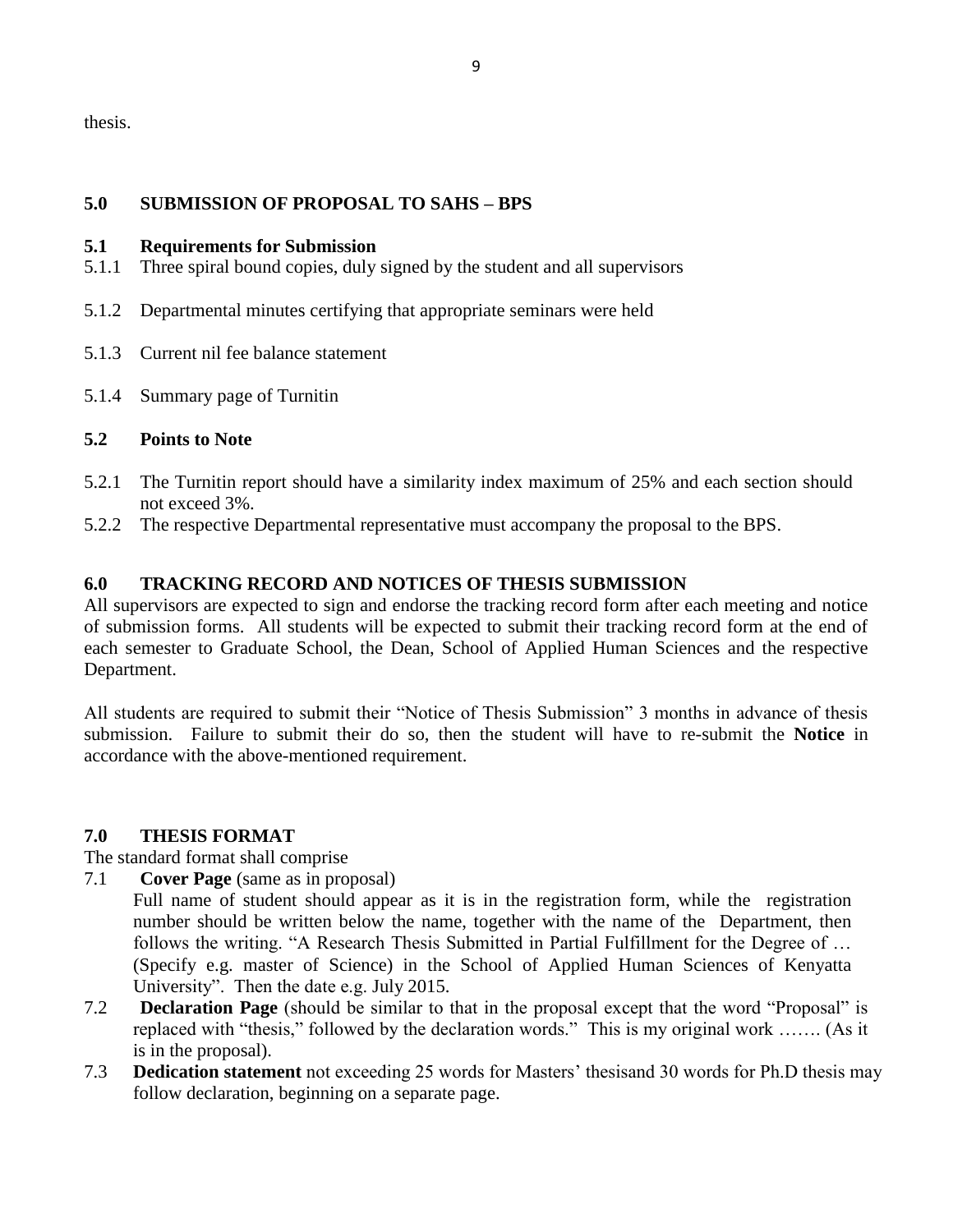- 7.4 **Acknowledgement** This, beginning on a separate page, should follow dedication and not exceeding 200 words.7.4 **Abstract** (As it is in proposal except it captures results and the recommendations **and should not exceed one page.**
- **7.5 Abbreviations and Acronyms** (As it is in proposal)
- **7.6 Definition of Terms**
- 7.7 **Operational Definition of Terms**

# 7.8 **Table of Contents**

This begins on a new page. It should assist the reader to know quickly and clearly, how the thesis is organized. There must be consistency in the use of headings and subheadings.

## 7.9 **List of Tables**

This follows the table of contents, beginning on a separate page. Numbering of tables should be: Table 1.1, 2.1, 3.1…throughout the text. The name/title of the table should be written above it.

## 7.10 **List of figures**

This immediately follows the list of tables and on a separate page.

Numbering should be figure 1.1, 2.1, 3.1 etc. The name/title of the figure and source(s) should be written below it.

7.11 Numbering of Chapter and subtitles in thesis

Numbering should be based on Chapter numbers e.g. subtitles in chapter one should be numbered as 1.1, 1.2, 1.3, etc.

# <span id="page-9-0"></span>**8.0 USE OF TABLES, FIGURES AND PLATES**

Tables, Figures and Plates may be included within the text or appear on separate pages. If on separate pages, however, they should be placed near the text, which refers to them. Each table or figure shall have a full caption. Tables, figures and plates should be numbered in sequence and be cited by a number in the text (numbering sequence is as shown in the previous section on proposals). A table that is oversized may be divided so that a portion appears on two pages, which face each other. If this method is used, the entire title and footnotes, if any, appear on the left hand side of a table. Photographs should be scanned and printed on A4 paper and on appropriate pages.

# **Guidelines on tables and figures**

- Place a table or figure immediately after the first mention of it in the text on the same page if there is room, or on the following page.
- Tables or figures or peripheral importance to the text may be placed in an appendix.
- All tables and figures must be referred to in the text by number (not by a phrase such as "the following table").
- Avoid using colour to distinguish different lines or areas in a figure because the distinction will be lost when your work is photocopied or microfilmed.
- Words included in the figure should be typed unless there are technical reasons why this is not possible.
- List and caption photographs as figures unless you wish to have a separate list of photographs or plates.
- *Landscape,* If a table/figure is set up in landscape orientation then it should always be on a page by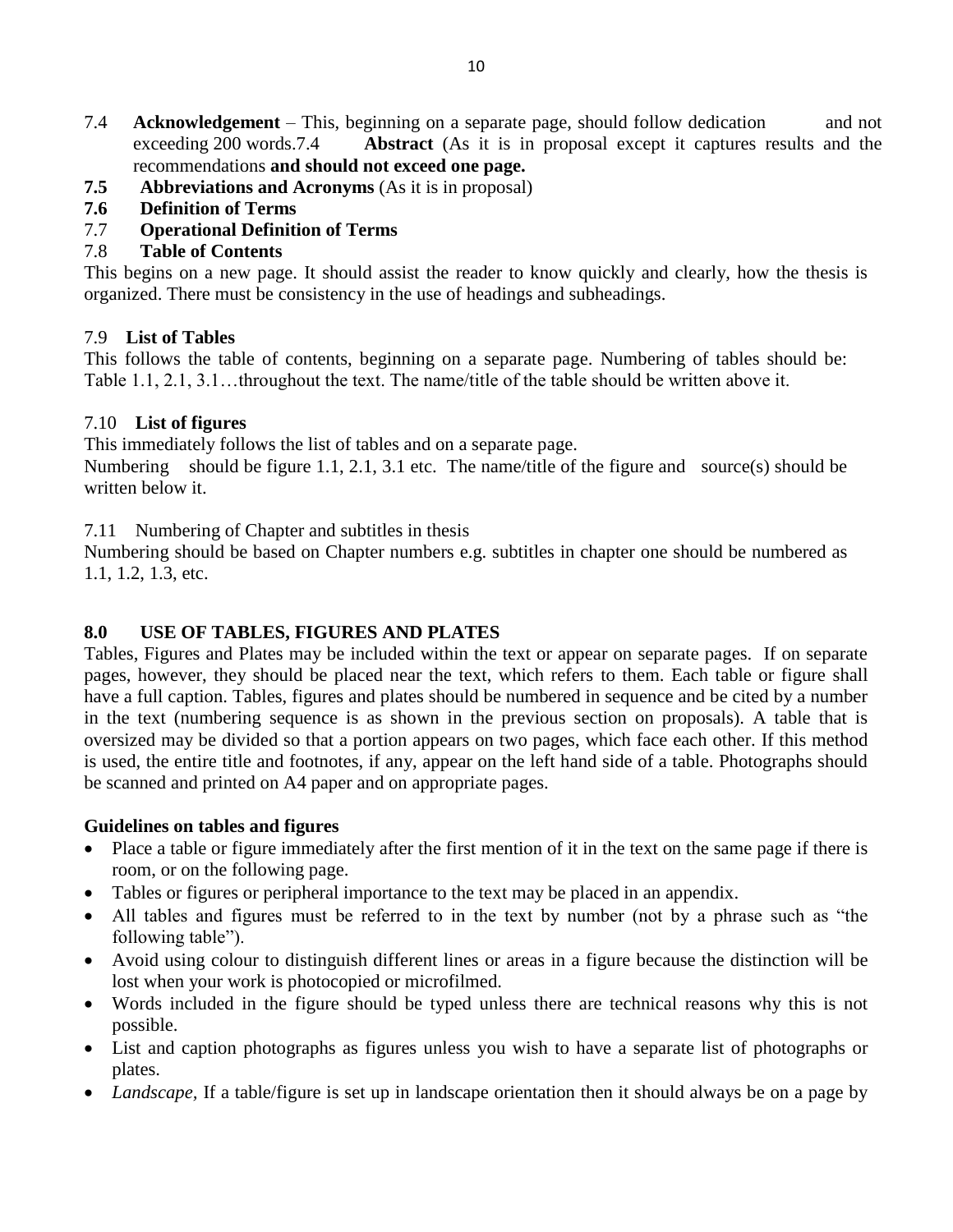itself. Landscaped materials must be placed reading outward (i.e., with the top of the table/figure at the binding [left] side of the page). This page must have a page number. The page number, however, should be in portrait orientation like all other page numbers.

- Each figure must have a caption that begins with the word "Figure" ("F" capitalized) and the figure number, followed by a brief description of the figure. This must be placed below the figure, with one blank line separating the bottom of the figure and the top of the caption
- Each table must have a caption that begins with the word "Table" (T capitalized) and the table number, followed by a brief description of the table. This must be placed above the table, with one blank line separating the bottom of the caption and the top of the table.
- Figure, Chapter number, figure number, description e.g. *Figure 4.3*. Schematic of control system for the methanol-water column.

## Table 3.2. *Performance measures obtained using the proposed procedure.*

When a figure or table is continued to the following page, a continuation note (e.g., "Figure 5, continued" or "Table 5, continued") must appear in place of the caption on the continuations. The original caption must be repeated in either case.

### <span id="page-10-0"></span>**9.0 REFERENCES**

APA is the recommended conventional referencing technique for both in-text-citation and references. Reference should follow chapter V.

#### <span id="page-10-1"></span>**10.0 THESIS CHAPTERS**

Chapters one to three have content and form as those described in the section for proposal. The future tense must change to past tense where applicable.

#### <span id="page-10-2"></span>**11.0 CHAPTER FOUR: FINDINGS**

This chapter should deal with the presentation of the findings of the study with regard to the stated hypotheses and research questions.

#### **Guidelines of Chapter Four**

- Break up your results into logical segments by using sub-headings.
- Key results should be stated in clear sentences at the beginning of paragraphs. It is far better to say "X had significant positive relationship with Y (Linear regression  $p<0.01$ ,  $r<sup>2</sup>=0.79$ )" than to start with a less informative like "There is a significant relationship between X and Y".
- <span id="page-10-3"></span>Describe the nature of the findings; do not just tell the reader whether or not they are significant.

## **12.0 CHAPTER FIVE: DISCUSSION OF FINDINGS**

An overview of the findings need be mentioned.

- Discussion of findings is to be based on the objectives. The results are actual presentation of observations, including statistics, tables and graphs.
- Move from the descriptive (univariate) to the inferential statistics (multivariate) Mention negative results as well as positive. Concur and critique other studies.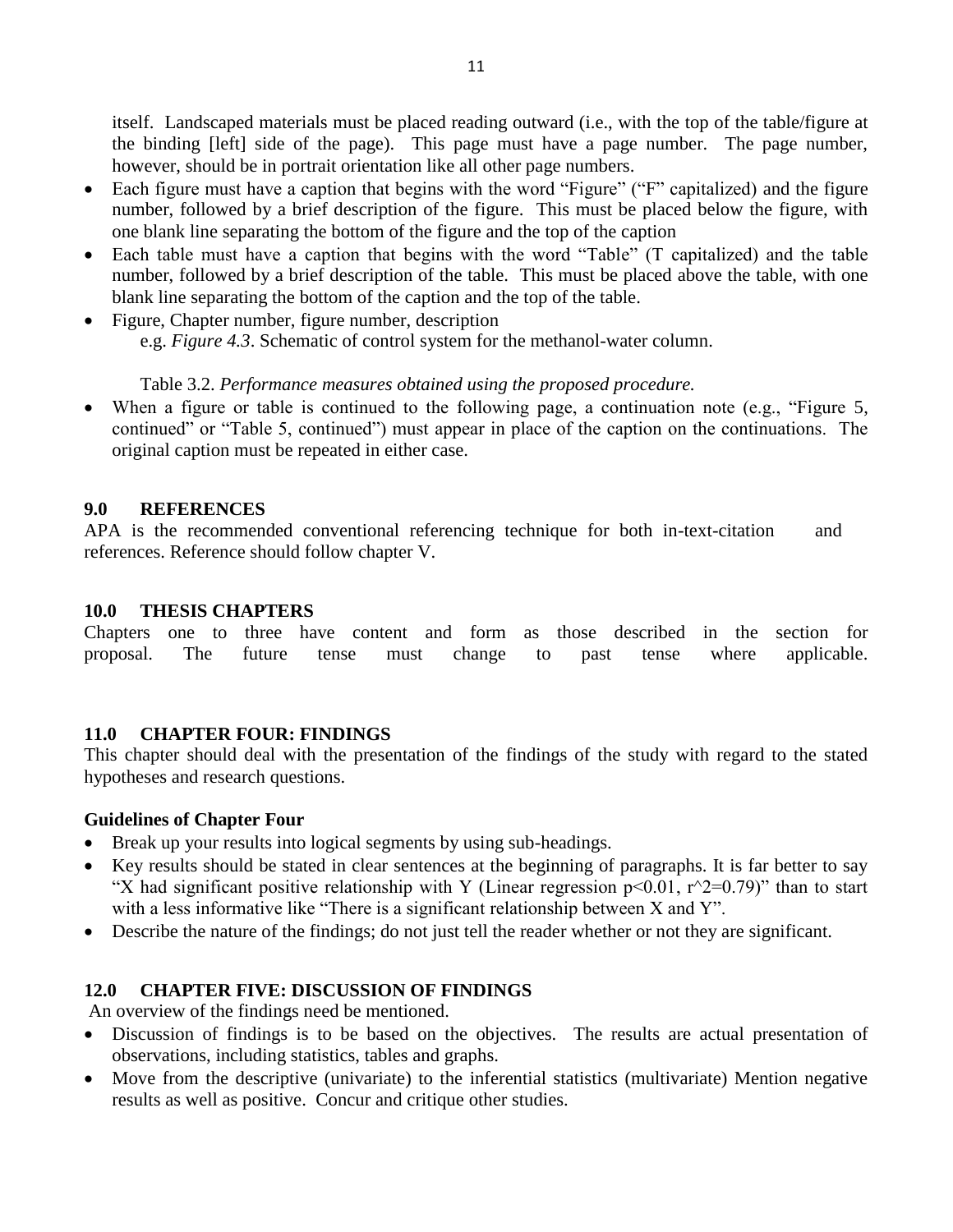Lay out the case as for a jury. Present sufficient details so that others can draw their own inferences and construct their own explanations

The discussion section should be a brief essay in itself, answering the following questions and caveats:

- 1. What are the major patterns in the observations?
- 2. What are the relationships, trends and generalizations among the results?
- 3. What are the exceptions to these patterns or generalizations?
- 4. What are the likely causes (mechanisms) underlying these patterns resulting predictions?
- 5. Is there agreement or disagreement with previous work?
- 6. Interpret results in terms of background laid out in the introduction what is the relationship of the present results to the original question?
- 7. What is the implication of the present results for other unanswered questions?
- 8. Multiple hypotheses: There are usually several possible explanations for results. Be careful to consider all of these rather than simply pushing your favorite one. If you can eliminate all but one, that is great, but often that is not possible with the data in hand. In that case you should give even treatment to the remaining possibilities, and try to indicate ways in which future work may lead to their discrimination.
- 9. Avoid bandwagons: A special case of the above. Avoid jumping a currently fashionable point of view unless your results really do strongly support them.
- 10. What are the things we now know or understand that we didn't know or understand before the present work?
- 11. Include the evidence or line of reasoning supporting each interpretation.
- 12. What is the significance of the present results: why should we care?

## <span id="page-11-0"></span>**13.0 CHAPTER SIX: SUMMARY, CONCLUSION AND RECOMMENDATIONS**

This Chapter should have a summary of findings. Besides conclusion and recommendations, the implication of findings should be explained here. It is in this chapter that additional research areas should be suggested as well as future projection based on the study.

The specific areas include:

- **i. Summary** 
	- Summary of the major findings among others to begin here.
- **ii. Conclusions**

Summary of the implications of the main findings, Emphatic, strong conclusions based on the study findings should be stated here.

- **iii. Recommendations for Policy/Practice**  Summary of the main recommendations based on the study findings and logical statements in the conclusion should be stated here.
- **iv. Recommendations for Further Research**  What is considered to be gaps left out by the study, which would need further investigation through research should be given.
- **v. The references and then appendices should follow this chapter.**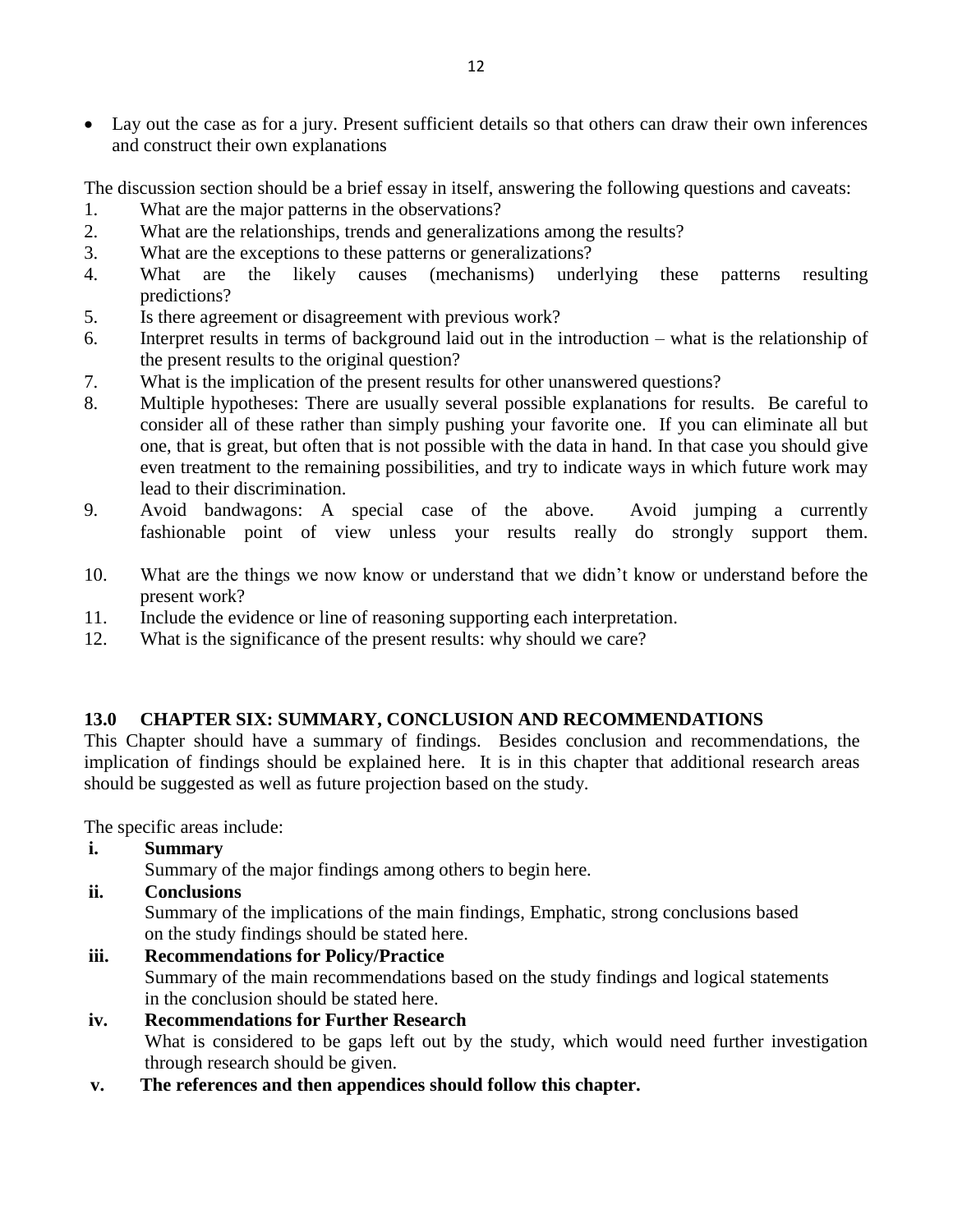# <span id="page-12-0"></span>**14.0 REFERENCES**

The recommended referencing style for the school is **latest** APA for all students to follow or use.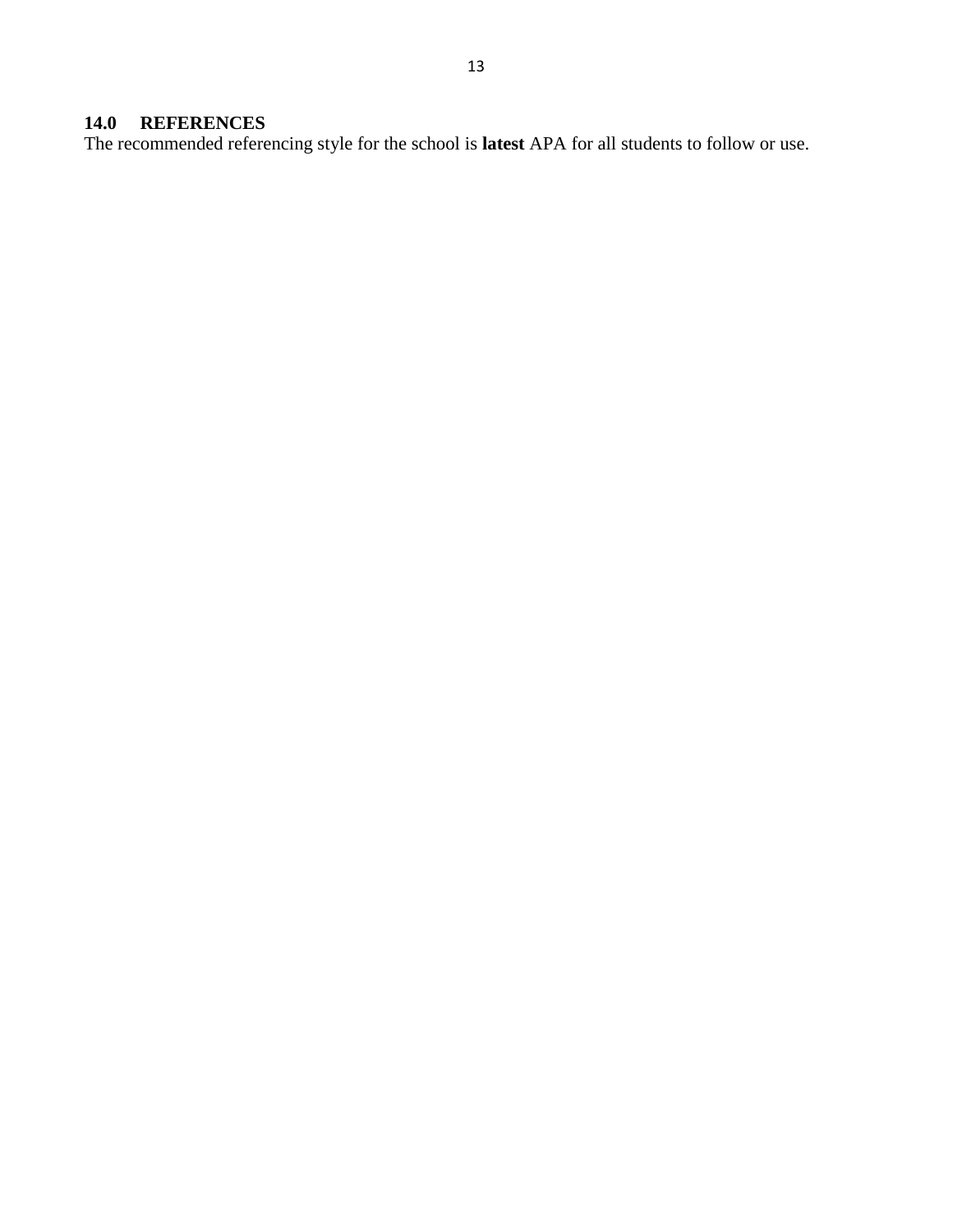### <span id="page-13-0"></span>**15.0 SPECIFIC GUIDE FOR PROPOSAL REVIEWING**

The following is the specific guide for reviewing proposals, which will be closely followed. (Note that the information given is only a summary).

a) **Title** 

Appropriateness Focus

#### b) **Background to the problem**

- The problem and its originality should be clearly shown and stated.
- Objectives, research questions well stated.
- Hypothesis well stated.
- Conceptual and theoretical framework well framed.
- Rationale/purpose of the study and other matters such as assumptions, scope, etc spelt out closely.

#### c) **Literature review**

- Flow of the literature
- Relevance of the content synthesized suits the study.
- Identification of the gaps.
- Current status of the research problem.
- Must avoid plagiarism.

### d) **Methodology**

- Research design and location
- Target population and sample
- Sampling techniques
- Methods of data collection, reliability and validity of the instruments
- Variables; dependent and independent
- Methods of data analysis
- Appropriateness of the methodology

**NB:** All the above sections must be presented in a way that gives internal consistency and coherence.

#### e) **References**

- Link references to the text.
- References especially in the text must be accurate.
- Be used exhaustively.
- Variety of references be used.
- Currently published material used as much as possible.
- **Latest** APA used for bibliography and in-text citation.

#### f) **Time- Schedule**

- Should show practicability
- Show distribution of activities
- Should show logic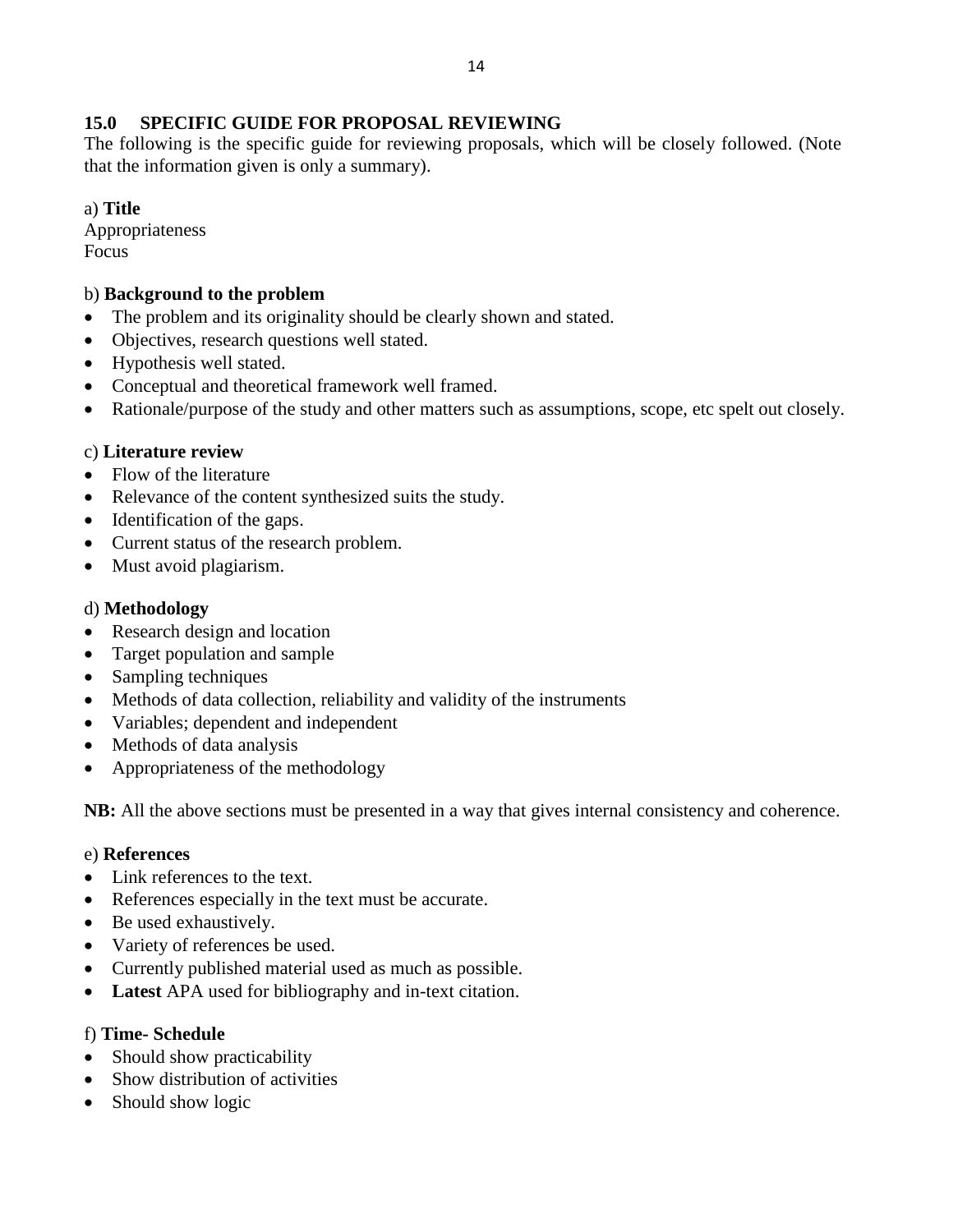- Should show research permit and ethical review
- Should indicate expected Graduation date

## g) **Budget**

- Budget itemization
- Appropriateness of the budget lines
- Budget carefully thought out
- Ethical Review fee
- Research Permit fee

h) **Format** Overall presentation, including content of the proposal.

- The above information is only a summary guide. Fine details may be found and harmonized with that provided to **candidates**.
- The reviewer can consider other useful aspects that can help the **candidate**(s) to improve on his/her proposal.

# <span id="page-14-0"></span>**16.0 SPECIFIC GUIDE FOR THESIS REVIEWING**

Start: Information in chapter I-III of the proposal remains the same except the future tense is changed to past tense.

# **16.1 Chapter 1V: Emphasis to be on the following:**

#### a) **Results**

- Accuracy
- Relevance to the objectives, research questions and hypothesis.
- Consistent organization format

## b) **Data analysis**

- Accuracy
- Originality
- Use of appropriate statistical tools.
- Relevance to objectives and research questions
- Data should be seen to answer research questions, reject or accept hypotheses.

## c) **Discussion**

- Academic argumentation shall prevail
- Show ability to view results in the light of the previous findings contained in literature review.
- Show insight into the research findings and subsequent arguments.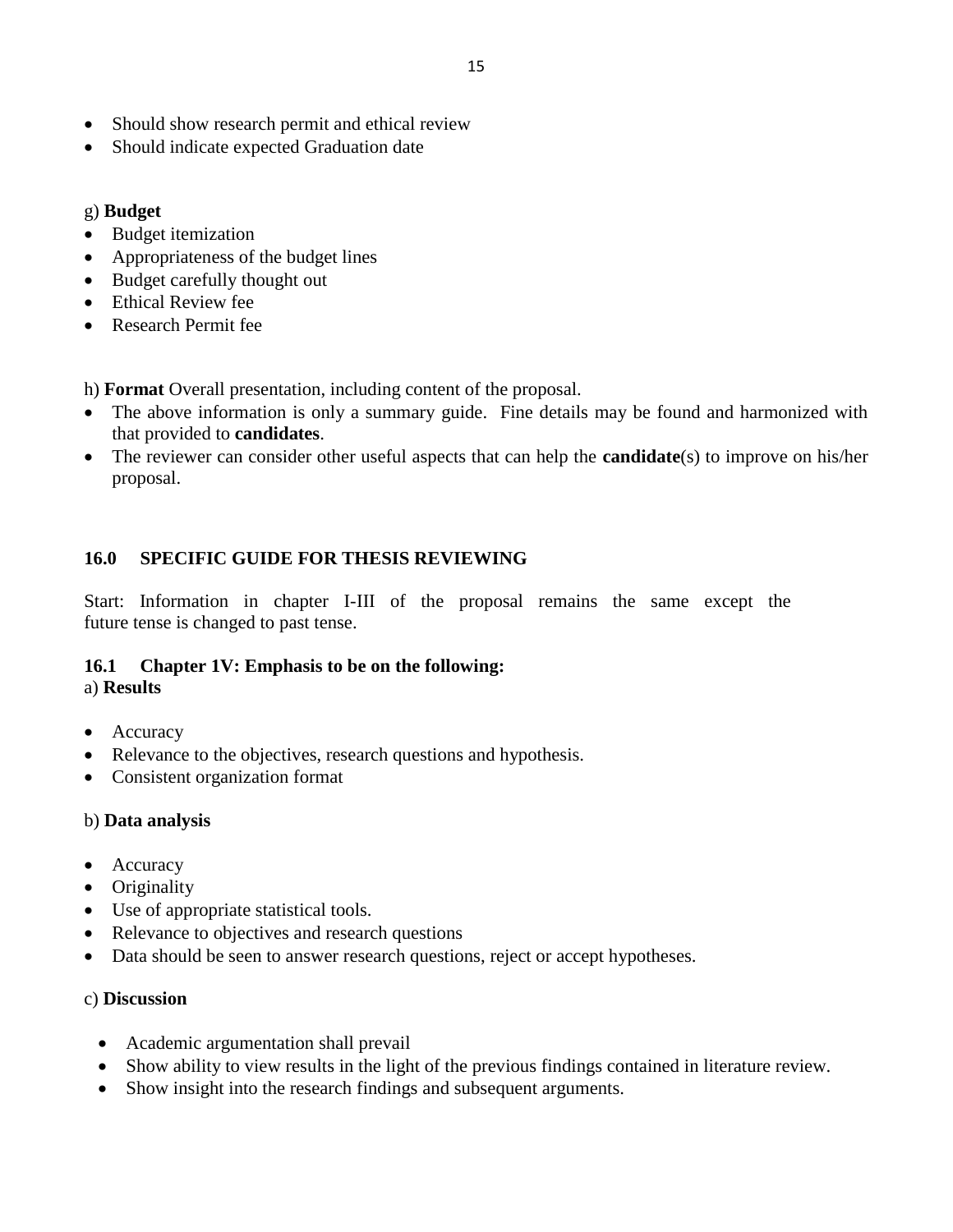# **16.2 CHAPTER V: Summary, Conclusions and Recommendations**

Emphasis should be on the following areas:

- a) **Summary**
- Conciseness and relevance
- Summarize the entire study.

## b) **Conclusion**

- Show logical statements
- Derived from the findings leading to appropriate clue for recommendations.

## c) **Recommendations**

- Derived from the study findings
- Reasonable.

## d) **Further research**

- Derived from the gaps created by the study.
- Based on the study findings

## e) **Referencing**

- Main referencing techniques followed i.e. American Psychology Association (APA).
- Ensure that the recommended one i.e. APA technique is followed.

## <span id="page-15-0"></span>**17.0 INTEXT CITATION**

Use the author-date format to cite references in text.

For example: as Smith (1990) points out, a recent study (Smith, 1990) shows. . . . Every source cited in your text--and only those sources cited in your text--are referenced in the reference list.

## **17.1 Work by Two Authors:**

For two-author citations, spell out both authors on all occurrences. Research by Wegener and Petty (1994) supports... (Wegener & Petty, 1994)

# **17.2 Work by Three to Five Authors:**

Name all authors the first time, then use et al., so the first time it is Smith, Jones, Pearson and Sherwin (1990), but the second time it is Smith et al., with a period after "al" but no underlining. In et al., et should not be followed by a period.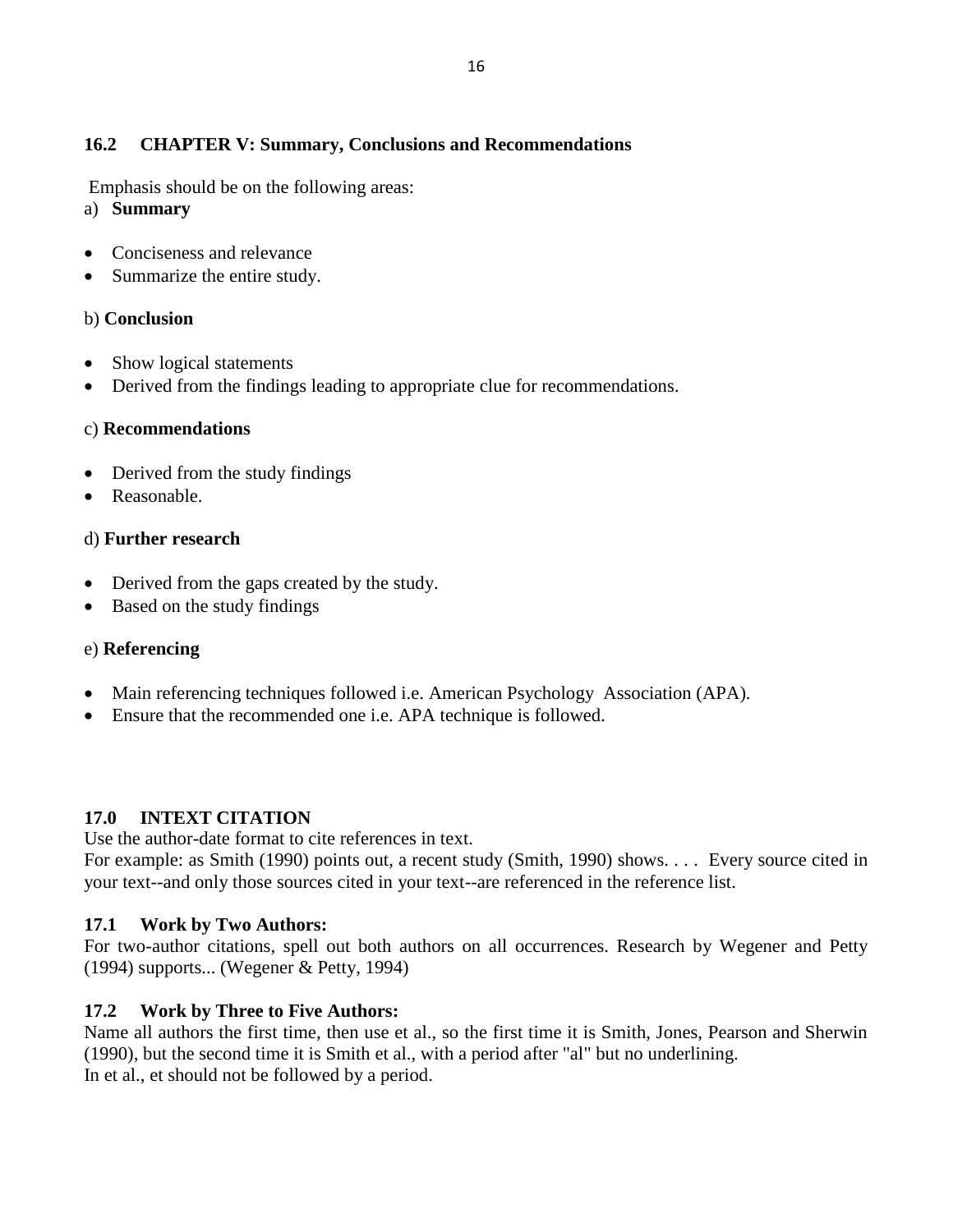The first time an "et al." reference is used in a paragraph, give the year, thereafter (if the citation is repeated in the paragraph) omit the year.

If two or more multiple-author references which shorten to the same "et al." form, making it ambiguous, give as many author names as necessary to make them distinct, before et al. For example: (Smith, Jones, et al., 1991) to distinguish it from (Smith, Burke, et al., 1991).

## **17.3 Work by Six or More Authors:**

For six or more authors, use et al. the first time and give the full citation in references.

## **17.4 Two or More Works in the Same Parentheses:**

When your parenthetical citation includes two or more works, order them the same way they appear in the reference list (viz., alphabetically), separated by a semi-colon. (Berndt, 2002; Harlow, 1983; Johnson, 2001; Wegener, 1994 )

## **17.5 Direct quotations**:

For direct quotations include a page reference after the year, outside quotes.

For example: The author stated, "The effect disappeared within minutes" (Lopez, 1993, p. 311), but she did not say which effect; Lopez found that "the effect disappeared within minutes" (p. 311). The sentence quoted is capitalized only if it follows a comma, and is a complete sentence not merged into the flow of the text.

If you are directly quoting from a work, you will need to include the author, year of publication, and the page number for the reference (preceded by "p."). Introduce the quotation with a signal phrase that includes the author's last name followed by the date of publication in parentheses.

According to Jones (1998), "Students often had difficulty using APA style, especially when it was their first time" (p. 199).

Jones (1998) found "students often had difficulty using APA style" (p. 199); what implications does this have for teachers?

## **17.6 Multiple-author citation:**

Join names in a multiple-author citation with and (in text) or an ampersand (&) in reference lists and parenthetical comments. For example: As Smith and Sarason (1990) point out, the same argument was made by in an earlier study (Smith & Sarason, 1990).

If the author is an organization or a government agency, mention the organization in the signal phrase or in the parenthetical citation the first time you cite the source. According to the American Psychological Association (2000),...

If an organization is readily identified by its initials, spell it out only the first time. For example, "As reported in a government study (World Health Organization [WHO], 1991), health issues . . . " and thereafter, "The previously cited study (WHO, 1991) found that . . ."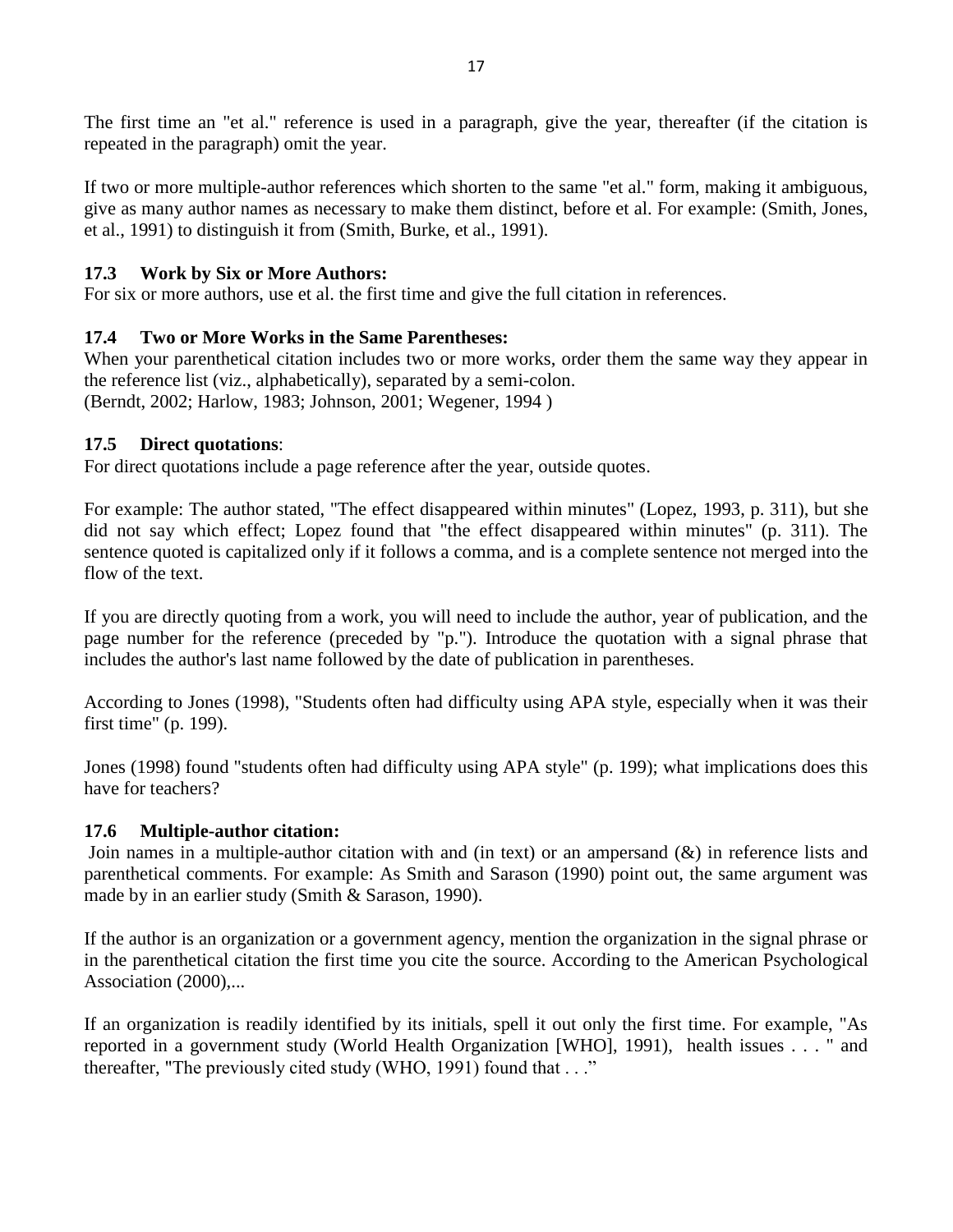### **17.7 Two or More Works by the Same Author in the Same Year**:

If citing multiple works by the same author at the same time, arrange dates in order. In general, use letters after years to distinguish multiple publications by the same author in the same year.

For example: Several studies (Johnson, 1988, 1990a, 1990b, 1995 in press-a, 1995 in press-b) showed the same thing.

#### **17.8 Unknown Author and Unknown Date:**

If no author or date is given, use the title in your signal phrase or the first word or two of the title in the parentheses and use the abbreviation "n.d." (for "no date").

Another study of students and research decisions discovered that students succeeded with tutoring ("Tutoring and APA," n.d.)

Your text and the reference list must agree. "References cited in text must appear in the reference list; conversely, each entry in the reference list must be cited in text" (APA, 2001, p. 215).

### <span id="page-17-0"></span>**18.0 EXAMPLES OF REFERENCES**

#### (i) **Book**

Canlcutt, R. (1999). Statistics in Research and Development (2<sup>nd</sup> ed.). London: Chapman & Hall

#### (ii) **Edited Book**

- Lethe ridge, S. and Cannon. C.R (eds.) (1980) Bilingual Education: **Teaching English as Senior Language.** New York: Praeger**.**
- NB: This is for an edited book without different contributors. With contributors it will be as follows:
- Hartley, J.T; Harker, J.O & Ealsh, D.A. (1980). Contemporary Issues and NewDirections in Adult development of Learning and Memory. L.W Poon (ed.). Ageing in the 1990s: Psychological Issues (pp. 232-252). Washington DC, American Psychology Association.

#### (iii) **Journal**

Horowitz, L. M., Post, D.L, French, R. S., Wallis, K. D. & Segelman, E. Y. (1981). The Prototype as a Construct in Abnormal Psychology; 2 Clarifying Disagreement in Psychiatric Judgments. Journal of abnormal psychology, 90, 575 – 585

NB: Names of all the authors are given the reference writing, but in-text citation, use of "*etal*" comes after author.

#### (iv) **Newspaper**

Lubin, J.S. (1980, 5th December). On Idle; the Unemployed Shun much Mundane Work, at Least for a While. The Wall Street Journal, pp.1, 25.

Study Finds Free Care Used more (1982, April). APA monitor, P. 14.